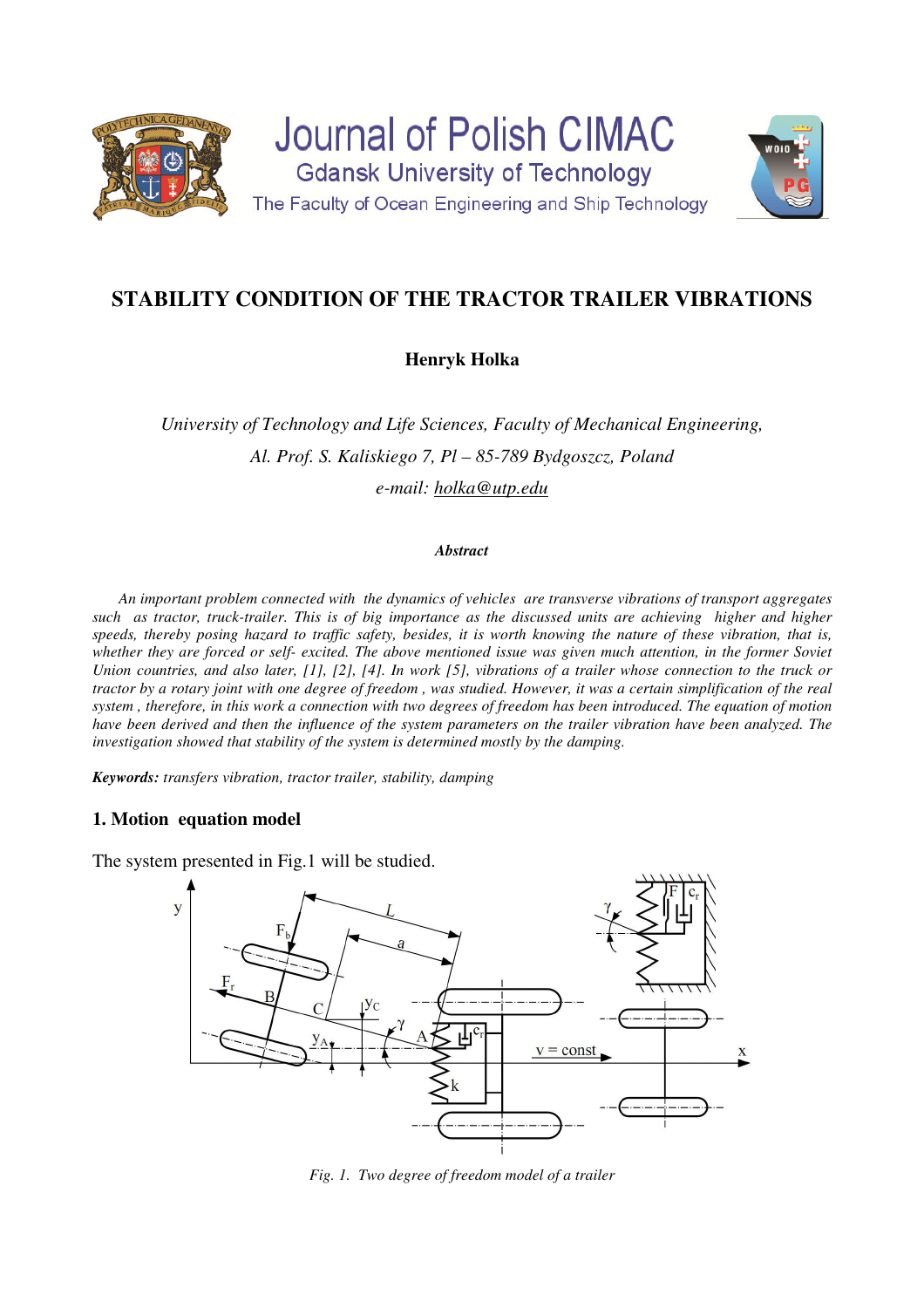In order to examine all the effects, which occur during the motion, it was assumed that the unit is moving along a straight and horizontal road with the constant speed v.

Assuming sin $\gamma \approx \gamma$ , cos $\gamma = 1$  F=f<sub>r</sub> cos $\gamma$ , F<sub>f</sub>=fG<sub>k</sub>, the equation of motion has the form;

$$
m\left(\stackrel{\bullet}{y} + a\stackrel{\bullet}{\gamma}\right) = -Cr_o \stackrel{\bullet}{y}_A - ky_A - f_r F_f + F_f \gamma - F_b; \n\bullet \qquad \bullet \qquad \bullet \qquad \bullet \qquad \bullet \qquad (1)
$$
\n
$$
am y + J_A \gamma = -LF_b,
$$

where:

m [kg] - body mass,  $J$  [kgm<sup>2</sup>] - moment of inertia, k  $[Nm^{-1}]$  - spring stiffness,  $c_r$  [Nsm<sup>-1</sup>] - damper rate, F [N] - force of dry friction,  $F_r$  - coefficient of dry friction,  $F_b$  [N] - side force,  $F_f$  [N] - force of rolling friction,

f - coefficient of friction,

 $G_k$  [N] - gravity force of wheel section.

The unknown side force can be obtained from the form [1],

$$
F_b = k_y \Psi, \quad and \quad \Psi = \gamma + \frac{\dot{y}_A + L\dot{\gamma}}{v}
$$
 (2)

where:  $k_y$  N deg<sup>-1</sup> - resisting coefficient. Now the equation (1) can be written as:

$$
\mathbf{m} \mathbf{v}_{A} + \left(c_{r} + \frac{k_{y}}{v}\right) \mathbf{v}_{A} + ky_{A} + am \mathbf{v} + \frac{k_{y}L}{v} \mathbf{v} + (k_{y} - F_{f}) = -f_{r}F_{f},
$$
\n
$$
\mathbf{m} \mathbf{v}_{A} + \frac{k_{y}L}{v} \mathbf{v}_{A} + J_{A} \mathbf{v} + \frac{k_{y}L}{v} \mathbf{v} + k_{y}L \mathbf{v} = 0.
$$
\n(3)

A stability condition can be investigated from the characteristic equation

$$
\begin{vmatrix} ms^{2} + \left(c_{r} + \frac{k_{y}}{v}\right)\lambda + k & \text{ams}^{2} + \frac{k_{y}L}{v}\lambda + (k_{y} - F_{f}) \\ \text{ams}^{2} + \frac{k_{y}L}{v}\lambda & J_{A}s^{2} + \frac{k_{y}L^{2}}{v}\lambda + k_{y}L \end{vmatrix} = 0
$$
 (4)

and from above, equation (4) can be written as: a

$$
a_{0}\lambda^{4} + a_{1}\lambda^{3} + a_{2}\lambda^{2} + a_{3}\lambda + a_{4} = 0
$$
\n(5)

where :

$$
a_o = mJ_A;
$$
  
\n
$$
a_1 = \left(k_r + \frac{k_y}{v}\right)J_A + (L - 2a)\frac{mk_yL}{v},
$$
  
\n
$$
a_2 = (L - a)mk_y + amF_f + cJ_A + k_r\frac{k_yL^2}{v},
$$
  
\n
$$
a_3 = (k_r v + cL + F_f)\frac{k_yL}{v},
$$
  
\n
$$
a_4 = ck_yL.
$$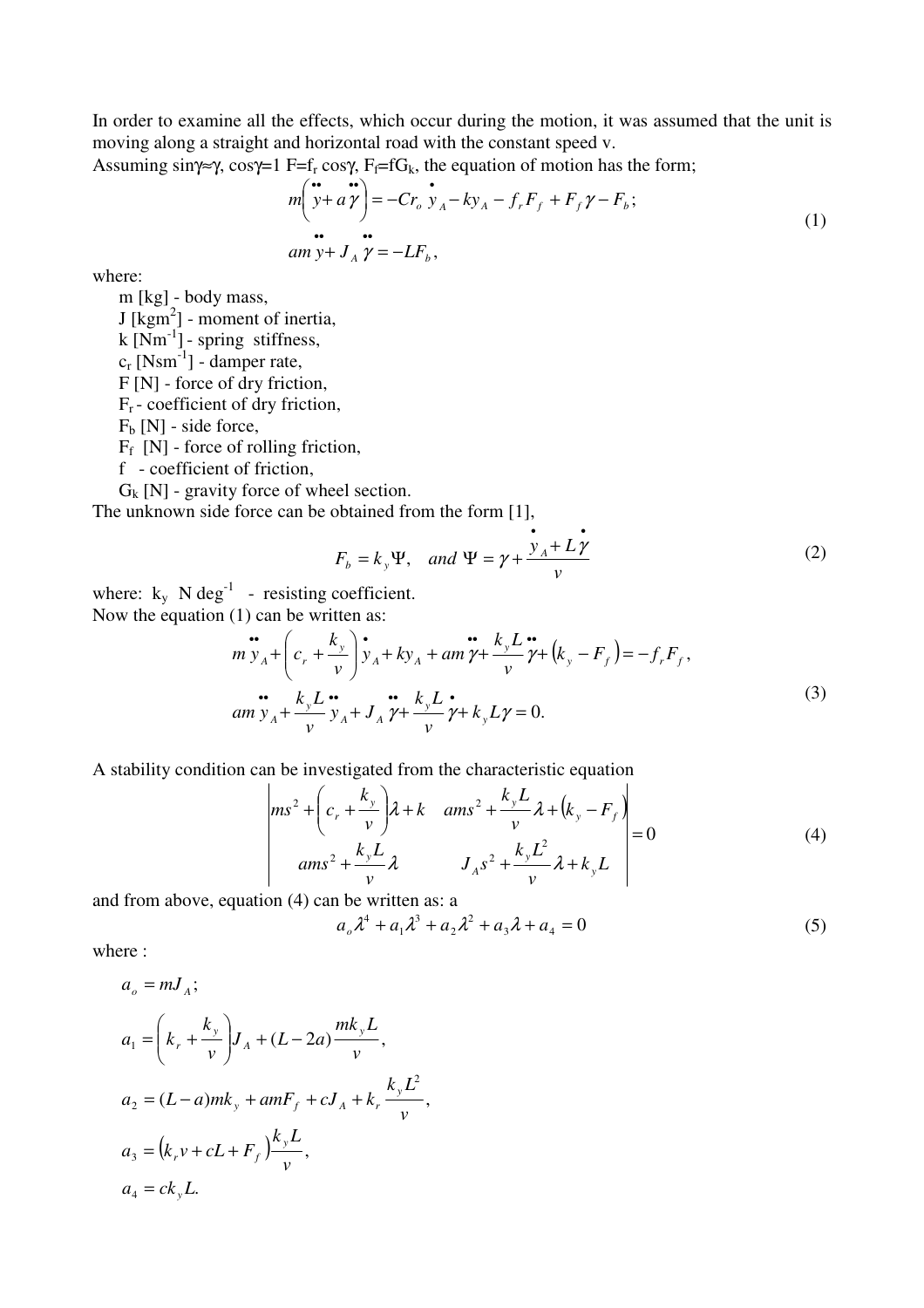The equation (4) has a stable solution if:

$$
a_i > 0 \quad \text{and} \tag{6a}
$$

$$
a_3 (a_1 a_2 - a_3 a_0) - a_1^2 a_4 > 0. \tag{6b}
$$

Since the coefficient of dry friction is a not component of coefficient  $a_1$  and characteristic equation, it can be concluded that it does not affect on the stability system. Let us analyze the influence of the system parameters on the trailer vibration stability.

Coefficient  $a_0$  always positive;

Coefficient  $a_1 > 0$  if  $v > 0$  hence we receive:

$$
a < \left(k_r + \frac{k_y}{v}\right) \frac{J_{Av}}{2mk_yL} + 0.5L.
$$
 (7)

For the trailer speed  $v > 0$ , the distance of mass center from the center of connection should be :

$$
a < 0.5L + \frac{J_A}{2mL}.\tag{8}
$$

If this condition is not fulfilled there occur conditions for transverse vibrations.

If a<sub>1</sub>  $>0$ , then the remaining coefficients (a<sub>2</sub>, a<sub>3</sub>, a<sub>4</sub>) with v $> 0$  have also positive values which can not be said about inequality (6b). With positive values of all coefficients, the above mentioned inequality can be negative.

#### **2. Example**

For determination of the negative influence of vibrations on the trailer stability, an example for the following data: m=3522 kg, J<sub>c</sub>=3453 kg m<sup>2</sup>, L=2,5m a=2,15m, k<sub>y</sub>=80000 N deg<sup>-1</sup>, k=5886 N/m,  $c_r = 2452$  N sm<sup>-1</sup>, v=8,6 m/s will be analyzed.



*Fig. 2. Dependence of coefficient a1 and inequality (6b) on the speed*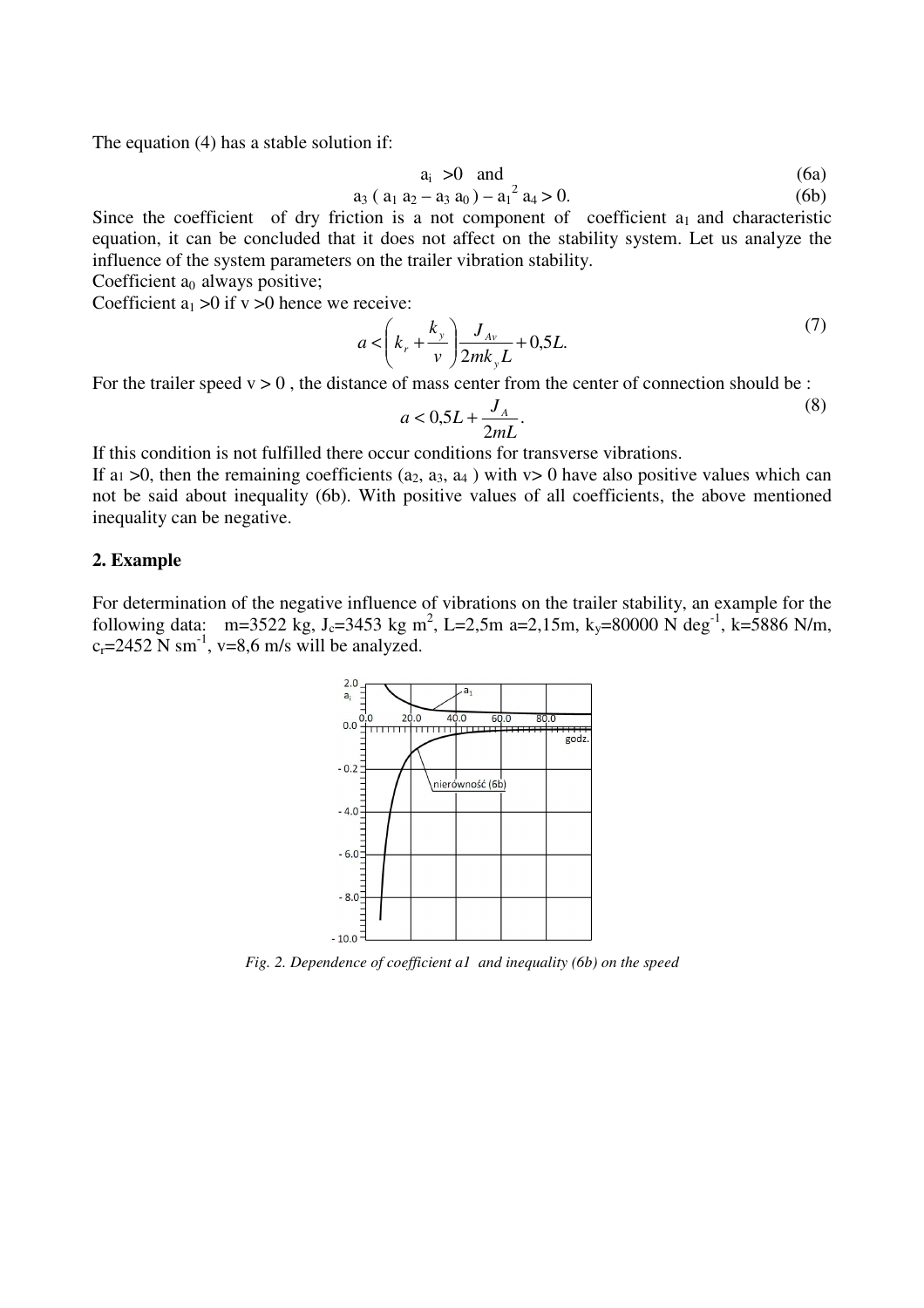

*Fig. 3.Dependence of coefficient a1 and inequality (6b) on stiffness k: 1 - asphalt, v=30km/h, 2 – unpaved road, v=14km/h* 



*Fig. 4. Dependence of coefficient a1 and inequality (6b) on damping c, 1-v=14km/h, 2-v=30km/h* 

In figure 2, there has been presented a dependence of  $a_1$  coefficient and inequality (6b) on the trailer speed. The figure shows that for all speeds  $a_1 > 0$ , whereas, inequality (6b) is negative. However, for speeds higher than 40km/h, inequality (6b) and vibration amplitudes are insignificant.

Fig.3 shows a dependence of a1 coefficient and (6b) inequality on the connection stiffness for two speeds and different road surfaces. For all the values of coefficient  $a_1 > 0$ , inequality (6b) is negative. However, it can be noted that the absolute value of inequality (6b) increases along with k stiffness value rise.

Fig.4 demonstrates the dependence of coefficient  $a_1$  and inequality (6b) on the connection damping. From the chart it can be seen that with  $c > 10 \cdot 10^3$ , both curves are positive and the vibrations decrease rapidly.

#### **3. Conclusions**

- 1. Increasing the trailer connection makes the vibrations become unstable.
- 2. Damping in the connection has the largest influence on the trailer vibrations.
- 3. Being familiar with the impact of stiffness and damping is of great importance for constructors.